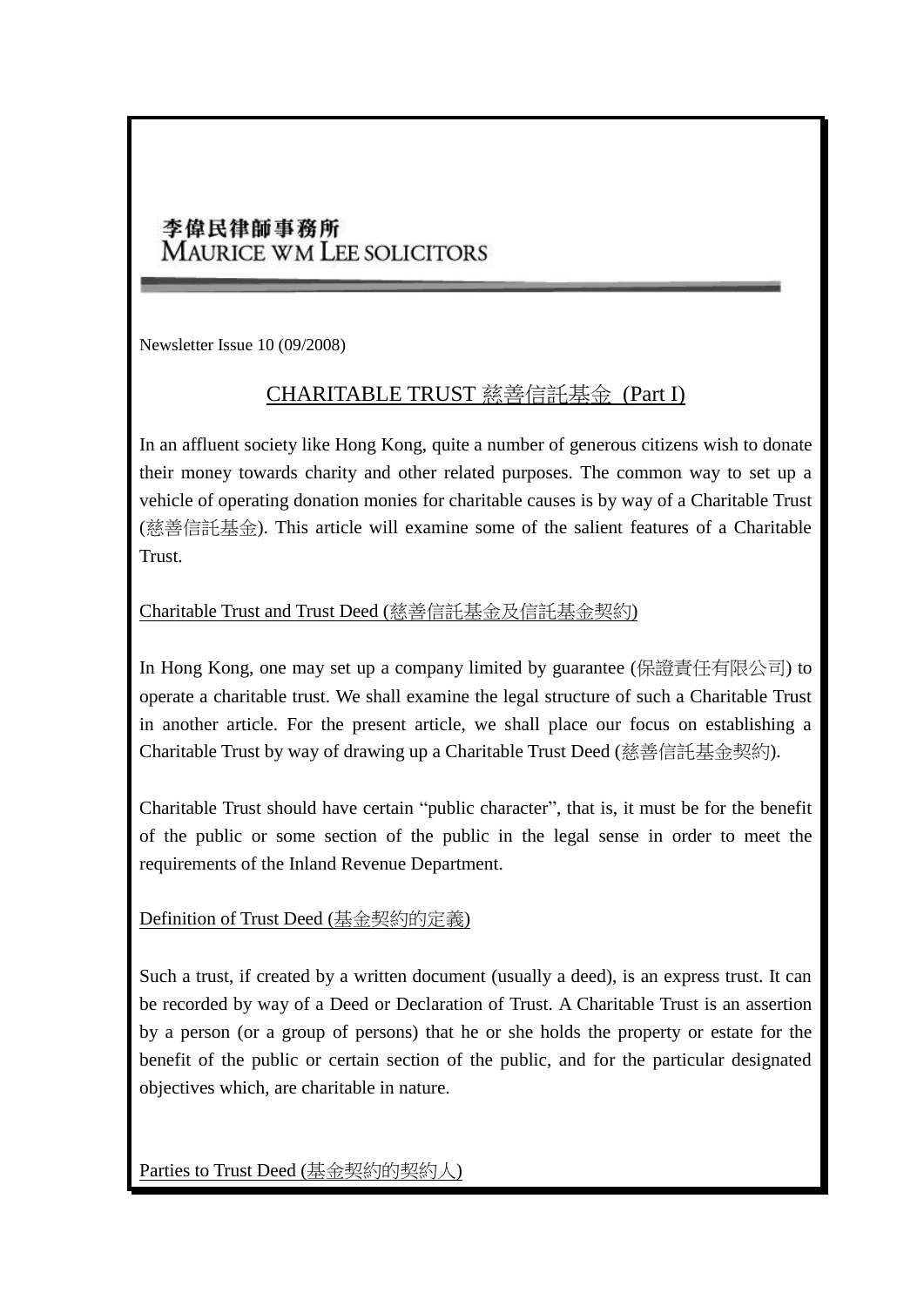In modern terms, a trust involves three parties: the settlor (創託人), the trustee (信託人) and the beneficiary or *cestui que trust* (受益人).

The settlor is the one who settles or conveys his property to the trustees, who hold the property for the benefit of the beneficiaries.

Any person who can hold property is capable of being a trustee of it, although he may be displaced by the court if unfit (when he is lack of the mental capacity to exercise functions as a trustee, or permanently resident abroad, or become bankrupt etc). There are statutory disqualifications in relation to trustees.

A trustee occupies a fiduciary position i.e. he must act in the best interests of the beneficiary and must not allow himself to profit from the trust property without the beneficiary's informed consent, save for the proper remunerations received for management of the trust in his role as a trustee. The legal title or estate of any trust property is vested in the trustee. In a Charitable Trust, the trustees are usually professionals like lawyers, bankers, professional trustees and accountants; or in some case, the prominent community leaders and figures.

The beneficiary has a right to the benefits arising from the trust property (usually donations). In a Charitable Trust, the beneficiaries are likely the victims or unfortunate people that the Trust desires to help.

The right of a beneficiary was once thought to be a right in *personam* (合約權) against the trustee for proper administration of the trust and not a right in *rem* (業權) against the trust property*,* but the popular view now is that he should have a right in *rem* instead of a mere right in *personam*.

#### Trustees 信託人

In respect of a Charitable Trust, there may be 2 types of trustees appointed under a Charitable Trust, they are the managing trustees (管理信託人) and custodian trustees (善 款信託人).

The main duties of the custodian trustees were envisaged to be holding the legal estate of the trust property (e.g. money donations) and executing documents in their capacity as custodian trustees for the release of the donation monies requested by managing trustees